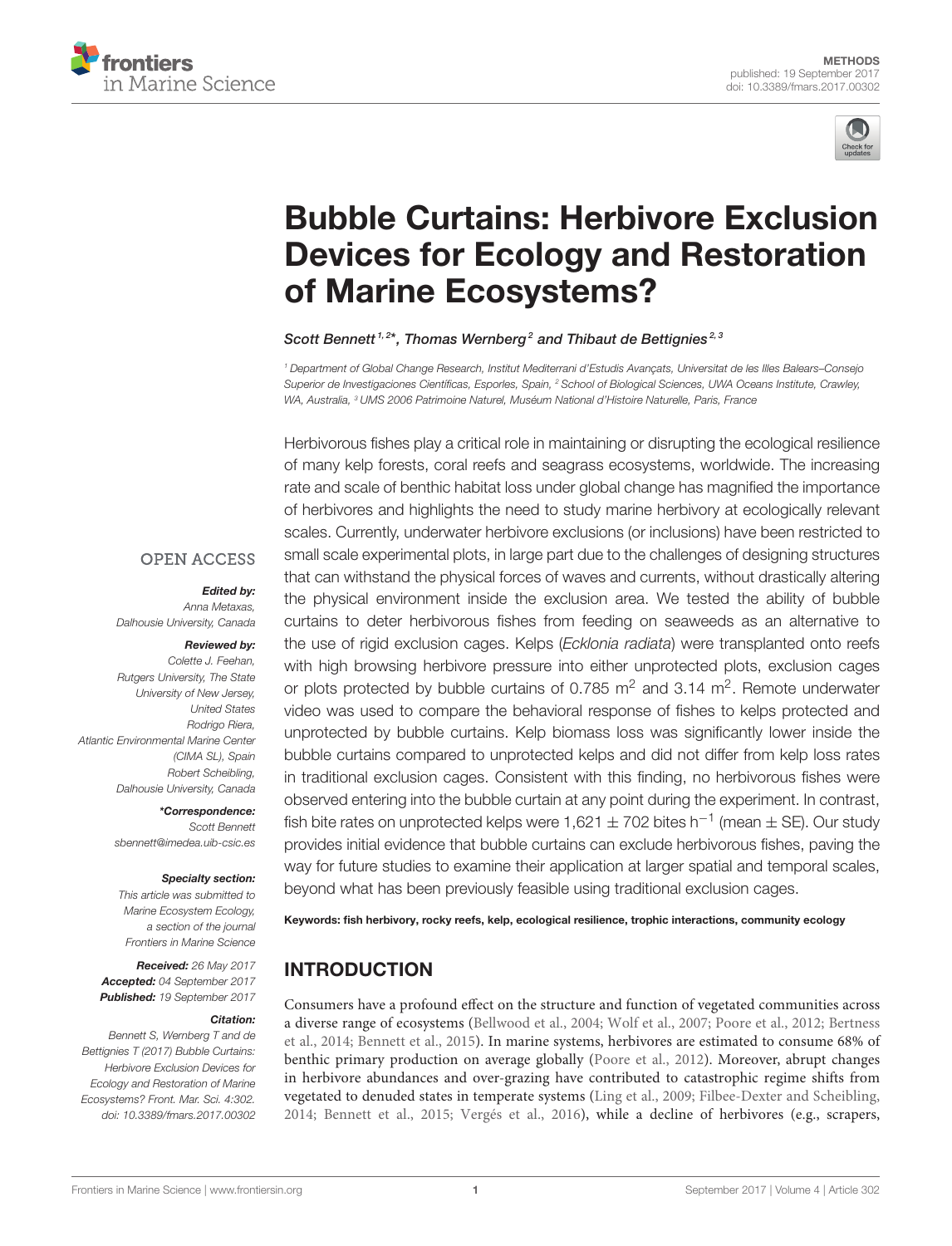excavators and browsers; sensu [Bellwood and Choat, 1990\)](#page-6-6) on coral reefs has been closely associated with undesirable regime shifts from coral to seaweed dominated states [\(Bellwood et al.,](#page-6-0) [2004;](#page-6-0) [Mumby et al., 2006;](#page-6-7) [Hughes et al., 2007\)](#page-6-8). In addition to the direct effects of herbivores, many vegetated marine ecosystems such as seagrass meadows and kelp forests are in decline as a result of anthropogenic disturbances from eutrophication, climatic warming and extreme events, sediment-loading, salinity changes and invasive species [\(Orth et al., 2006;](#page-6-9) [Waycott et al.,](#page-7-2) [2009;](#page-7-2) [Wernberg et al., 2013,](#page-7-3) [2016;](#page-7-4) [Bennett et al., 2016;](#page-6-10) Krumhansl et al., [2016\)](#page-6-11). This has prompted efforts to actively revegetate coastal marine systems to curb losses and restore habitats where the initial cause of the loss has been reduced (Bastyan and Cambridge, [2008;](#page-6-12) [Statton et al., 2013;](#page-6-13) [Campbell et al., 2014\)](#page-6-14). A critical challenge for many such restoration efforts is to control the impact of herbivores, which can overgraze the patches being restored, particularly in the early stages before the vegetation has had a chance to properly establish [\(Statton et al., 2015\)](#page-6-15). Grazing intensity by roving herbivores decreases with increasing patch size, both as a result of diffusion of grazing pressure on individual plants (i.e., more biomass to be shared among the herbivore assemblage), but also as a behavioral response of browsing fishes which preferentially target small patches to feed on [\(Hoey and Bellwood, 2011\)](#page-6-16). Therefore, the larger the area that can be restored before being exposed to herbivores, the greater the chance of success (also see Discussion about sustainable patch size for exclusion areas).

Methods for eliminating herbivores in marine studies include the physical removal of the organism, chemical barriers and exclusion cages [\(Poore et al., 2012\)](#page-6-1). Physical removal (e.g., [McClanahan et al., 1996\)](#page-6-17) and chemical barriers (e.g., Menge et al., [1999\)](#page-6-18) can be very effective for benthic invertebrates such as gastropods and sea urchins, which have limited mobility and relatively small home ranges. Roving herbivorous fishes on the other hand can have home ranges of several kilometers and move freely throughout the water column [\(Pagès et al., 2013;](#page-6-19) [Welsh and Bellwood, 2014\)](#page-7-5), making exclusion cages the only option to prevent grazing. In addition to their high mobility, herbivorous fish assemblages can be large (i.e., ∼10–30 kg 100 m−<sup>2</sup> ), [\(Wismer et al., 2009;](#page-7-6) [Bennett et al., 2015\)](#page-6-3) and can represent over 85% of the biomass of the entire fish assemblage (Bennett et al., [2015\)](#page-6-3). The size and mobility of herbivorous fishes mean that establishing sufficient plant biomass to revegetate an area to the point where production exceeds consumption capacity of the herbivore community can be challenging. On a fringing coral reef, for example, it has been conservatively estimated that an exclusion area of  $75-115$  m<sup>2</sup> would be required for tropical Sargassum production to outpace consumption by the local browsing herbivore assemblage [\(Hoey and Bellwood, 2011\)](#page-6-16).

Excluding fish herbivores is difficult due to the logistics of designing a structure that can withstand the physical forces of waves and currents, while at the same time not drastically altering the physical environment inside the exclusion area. These challenges have limited the application of underwater exclusion cages to relatively small scale and short term experiments (but see [Hughes et al., 2007\)](#page-6-8). To date, the mean exclusion cage size for subtidal experiments has been  $1.05 \pm 0.27$  m<sup>2</sup> (mean  $\pm$  SE)

with a median exclusion area of 0.06 m<sup>2</sup> ( $N = 183$ , Figure S1) [\(Poore et al., 2012\)](#page-6-1); suitable for the exclusion of fish herbivores from a single plant or assay. While there can be multiple reasons for using small exclusion areas, this trend is partly due to the logistical and practical limitations of constructing and maintaining large underwater structures with minimal artifacts. The largest subtidal fish exclusion experiment, that we are aware of, constructed replicate  $25 \text{ m}^2$  exclusion cages on a shallow (∼3 m) fringing coral reef flat in a sheltered bay, protected from trade winds and ocean swell [\(Hughes et al., 2007\)](#page-6-8). In this seminal experiment, the exclusion cages breached the surface of the water, eliminating the need for a roof and thereby minimizing shading artifacts. Moreover, the proximity to a research station enabled the cages to be frequently cleaned. However, for most places where the implementation of large underwater exclusion cages is desirable, such controlled field settings may not exist. Instead, wave exposure, depth, limited accessibility and public safety concerns can impede the implementation and maintenance of comparable, let alone larger underwater structures.

A potential alternative to cages that would overcome some of the logistical challenges of rigid structures are bubble curtains. Bubbles or bubble curtains have been observed to modify animal behavior in both natural and human modified aquatic systems. Among marine mammals, humpback whales (Megaptera novaeangliae) and several species of dolphin are known to create cylindrical "bubble nets" to herd their prey for feeding [\(Sharpe and Dill, 1997;](#page-6-20) [Neumann and Orams, 2003;](#page-6-21) [Wiley et al., 2011\)](#page-7-7). Bubble curtains have also been applied for fish herding in fishing and aquaculture, as a means of guiding fish in set-net fishing operations and retaining fish in enclosures [\(Stewart, 1982;](#page-6-22) [Arimoto et al., 1993\)](#page-6-23). Perhaps the most common application of bubble curtains, however, has been as a barrier to guide and deter the movement of aquatic species [\(Sager et al.,](#page-6-24) [1987;](#page-6-24) [Dawson et al., 2006;](#page-6-25) [Zielinski et al., 2014;](#page-7-8) [Hart and Collin,](#page-6-26) [2015\)](#page-6-26). As deterrents, bubbles have been trialed and applied to prevent fish entering hydroelectric power stations (Linnansaari et al., [2015\)](#page-6-27), restrict the movement of invasive species (Dawson et al., [2006;](#page-6-25) [Zielinski et al., 2014\)](#page-7-8) and as shark deterrents (Hart and Collin, [2015\)](#page-6-26). However, despite the success of bubbles in restricting fish movements in other systems, currently their potential application has never been tested on reef fishes, or as a method to prevent herbivores from feeding on marine vegetation.

If bubble curtains are able to restrict the movements of mobile marine herbivores from entering into an area of reef, the potential benefits and applications could be significant for both marine ecological studies and restoration programs (**[Table 1](#page-2-0)**). Unlike rigid cages, the "walls" of bubble curtains do not experience marine fouling, eliminating the need for cleaning and ensuring stable light conditions within the enclosure. Moreover, given the bubbles rise to the surface, they reduce the need for a roof, further minimizing the impact of the enclosure on the light environment. Another significant advantage of bubble curtains over rigid cages is the low profile and drag of the physical structure reducing its risk of being dislodged by waves and currents. Air hoses used to generate bubble curtains are flexible and can therefore fit to the contour of a reef and theoretically be deployed in more exposed areas, where the drag forces on a rigid cage can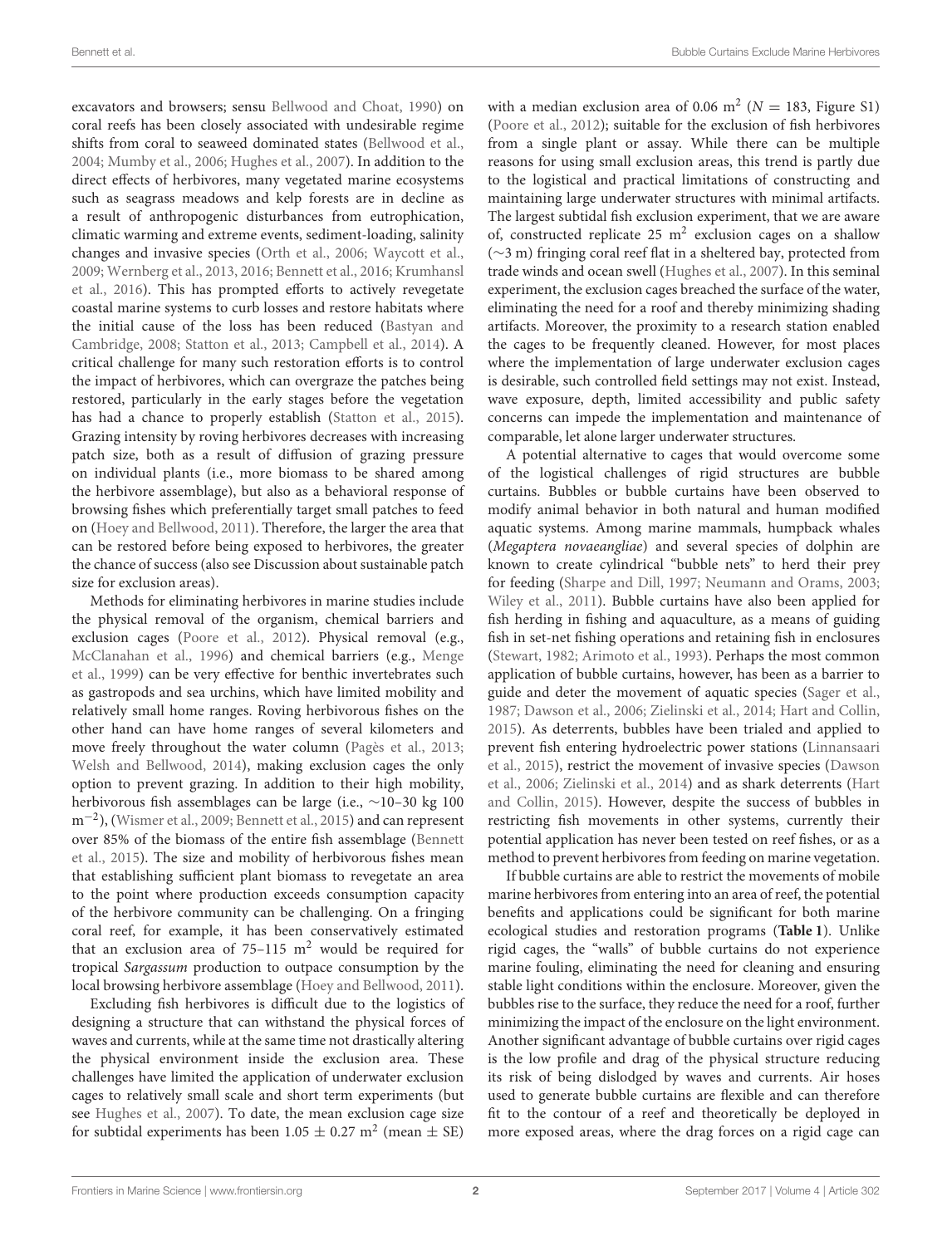| <b>Method</b>             | Advantages                                                                                                                                                                                                                                       | <b>Disadvantages and uncertainties</b>                                                                                                                                                                                                                                                                                                                                                                                                                                                                                       | Existing applications in marine systems                                                                                                                                                                                                                                                                                                                                                                                                                                                                                                  |
|---------------------------|--------------------------------------------------------------------------------------------------------------------------------------------------------------------------------------------------------------------------------------------------|------------------------------------------------------------------------------------------------------------------------------------------------------------------------------------------------------------------------------------------------------------------------------------------------------------------------------------------------------------------------------------------------------------------------------------------------------------------------------------------------------------------------------|------------------------------------------------------------------------------------------------------------------------------------------------------------------------------------------------------------------------------------------------------------------------------------------------------------------------------------------------------------------------------------------------------------------------------------------------------------------------------------------------------------------------------------------|
| Exclusion<br>cages        | • Rigid barrier-herbivores cannot pass<br>• Stand-alone<br>• Easily deployed for short term experiments                                                                                                                                          | • Rapid fouling resulting in deteriorating light<br>levels, high maintenance, reduced water flow<br>• High drag: require sheltered environments to<br>avoid dislodgement<br>• Small size: restricted to small experimental<br>patches<br>• Difficult to setup in complex habitat                                                                                                                                                                                                                                             | experiments: herbivore<br>• Ecological<br>exclusion<br>(Hughes et al., 2007; Burkepile and Hay, 2008;<br>Pagès et al., 2012)<br>• Aquaculture: fish pens for holding, rearing and<br>transporting stock<br>• Protection from predators                                                                                                                                                                                                                                                                                                   |
| <b>Bubble</b><br>curtains | • No fouling<br>• No roof required as bubbles go to the surface<br>• Volume of exclusion area<br>• Minimal and consistent light modification<br>over time<br>$\bullet$ Low maintenance<br>• Low profile - can be deployed in exposed<br>habitats | • Reliant on constant power generation and air<br>supply for long term study<br>• Requires large or multiple compressors for<br>large scale or deep enclosures<br>• Long term habituation by herbivores<br>(resulting in breaches), untested<br>• Long term durability of bubble curtain hose<br>under constant immersion untested<br>• Effects on water flow untested<br>• Modification of seaweed propagule or larval<br>settlement could pass through bubbles,<br>untested<br>• Effects on sediment resuspension untested | • Nature: prey herding by marine mammals (Sharpe<br>and Dill, 1997; Neumann and Orams, 2003; Wiley<br>et al., 2011)<br>• Aquaculture: fish herding in aquaculture (Arimoto<br>et al., 1993)<br>• Fish deterrence in hydro-electric power stations<br>(Patrick et al., 1985; Sager et al., 1987)<br>• Prevent the spread of invasive fishes in freshwater<br>systems (Dawson et al., 2006; Zielinski et al., 2014)<br>• Shark protection (Hart and Collin, 2015)<br>• Reduce noise pollution (Würsig et al., 2000;<br>Lucke et al., 2011) |

<span id="page-2-0"></span>TABLE 1 | Advantages, disadvantages, uncertainties and current applications of exclusion cages and bubble curtains in aquatic systems.

become a limiting factor (but see [Sumi and Scheibling, 2005\)](#page-7-10). Finally, by eliminating the need for a rigid three-dimensional structure, bubble curtains also reduce the physical hazard to users of the marine environment where they are deployed. Collectively these features of bubble curtains could reduce some of the limitations which prevent the use of large rigid cages in ecological experiments and restoration programs underwater.

Currently it remains unclear whether bubble curtains could modify the behavior of herbivorous fishes and prevent them from overgrazing marine vegetation. In this study, we aimed to test the efficacy of simple bubble curtains as an exclusion device for herbivorous fishes. Specifically, we ask whether changes in transplanted seaweed biomass and fish feeding rates differ among unprotected transplants, caged transplants or transplants protected by bubble curtains. In addition, we compare bubble curtains with a benthic exclusion area of 0.785 and 3.14  $m<sup>2</sup>$  to examine the effect of curtain size on herbivore exclusion. Our study provides an initial and novel examination of the potential for bubble curtains to exclude marine herbivores.

## METHODS

### Study Site and Experimental Design

The study was conducted in September 2014 on shallow (2– 5 m) reef habitats in Port Gregory, Western Australia (28.2◦ S, 114.2◦E). Port Gregory was chosen for this study because it has some of the highest browsing herbivore biomass and feeding rates reported from either temperate or tropical reef systems (Bennett et al., [2015\)](#page-6-3). A total of five feeding trials were conducted over 3 days, resulting in  $n = 10$  replicates per treatment. Replicate trials lasted 2 h and were conducted during daylight hours between 0800 and 1600. In each replicate trial, kelps were transplanted into unprotected plots ( $n = 2$ ), cages ( $n = 2$ ), and bubble curtains  $(n = 1)$  for each bubble curtain with exclusion areas of 0.785

and  $3.14 \text{ m}^2$ ). Each trial was conducted in a different part of the reef. All trials were conducted on turf dominated (<1 cm algal height) rocky reefs between 2 and 5 m depth. Sea conditions were fare and similar among trial sites throughout the experiment. Unprotected, caged and bubble curtain plots were all separated by at least 5 m on the reef.

## Bubble Curtain Setup and Methodology

Bubble curtains were produced using a petrol powered air compressor, mounted on the deck of a small research vessel, which remained on anchor throughout the course of the experiment. A 30 m line of 5 mm air hose delivered compressed air to a T section, which split into two 10 m air lines, connected to the 0.785  $m^2$  and 3.14  $m^2$  arrays, respectively. Bubble arrays were weighted to the bottom using 10 mm galvanized chain, enabling them to follow the contour of the reef and remain fixed to the bottom. Bubble arrays were attached to the chain using cable ties to form circular enclosures of 1 and 2 m diameter. Bubble arrays were constructed using "Pope water-weeper" garden soaker hose (4 mm hose diameter). The bubble hose was made from 60% rubber perforated by thousands of micro pores, enabling a fine mist of bubbles to escape through the wall of the hose. Circular bubble arrays were attached to the air hose via "T" fittings, enabling the compressed air to be pumped evenly in both directions around the circular array. The line pressure of the hose was maintained between 20 and 30 PSI throughout the experiment creating an even and continuous stream of tiny bubbles, resembling a semi opaque curtain (**[Figures 1A,B](#page-3-0)**).

## Kelp Translocation Method

Ecklonia radiata (a small kelp) individuals were translocated from Marmion (31.82°S, 115.70°E) to Port Gregory. Ecklonia radiata was used as it had been observed to be readily consumed by browsing fish herbivores in Port Gregory and was the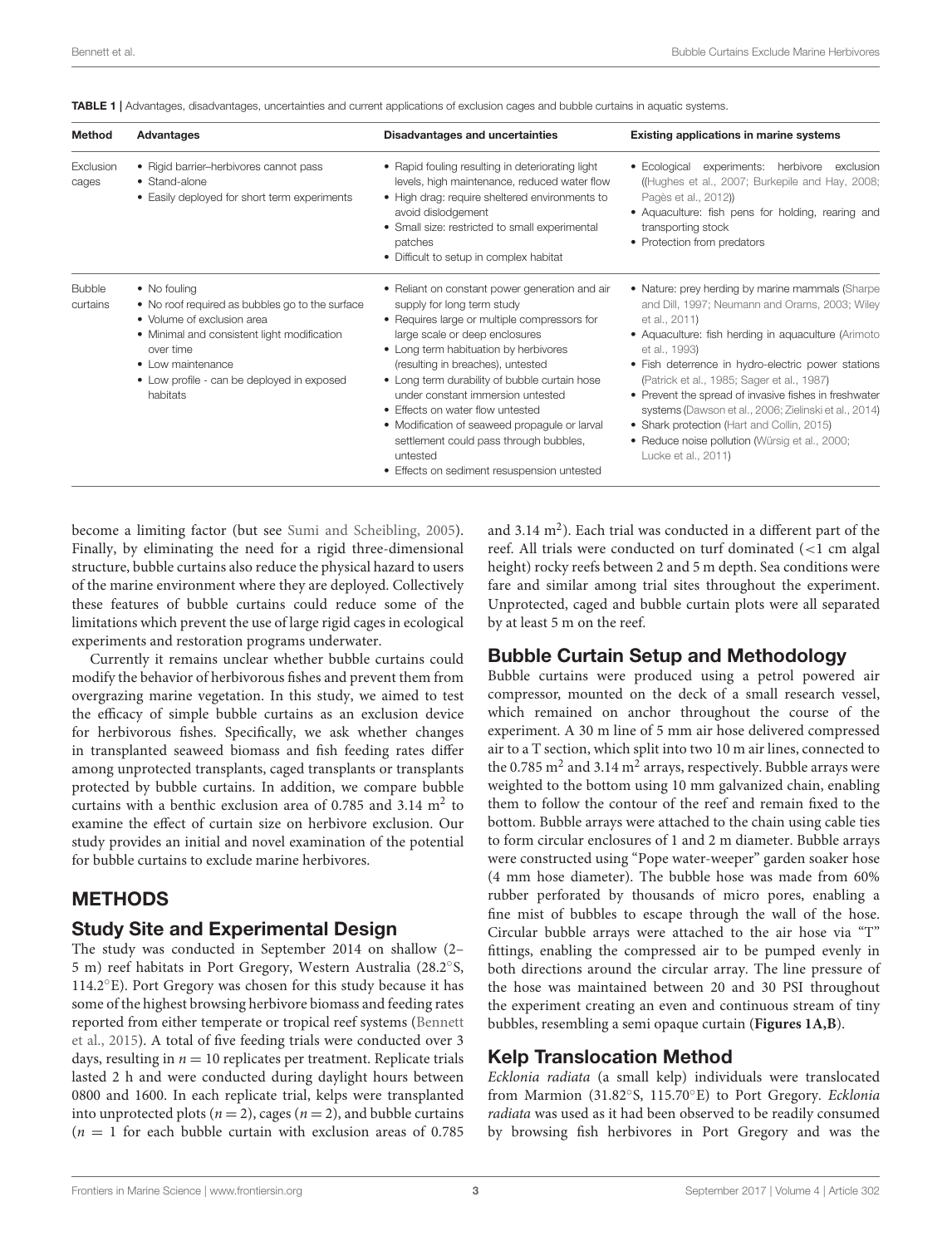

<span id="page-3-0"></span>FIGURE 1 | Photos of the different experimental treatments and principal herbivorous fishes. (A) 0.785 m<sup>2</sup> bubble curtain with kelp inside (B) Kyphosus sydneyanus in front of bubble curtain, (C) Siganus fuscescens feeding on unprotected kelp, (D) traditional rigid exclusion cage with kelp inside. Photos (A–C) captured from remote video footage. Photo (D) courtesy of TW.

most abundant canopy species at the location prior to its disappearance in 2011 [\(Bennett et al., 2015;](#page-6-3) [Wernberg et al.,](#page-7-4) [2016\)](#page-7-4). Translocated kelps were collected whole, with the holdfast intact and transported to the laboratory in cool, damp and dark calico bags, where they were individually weighed, measured and tagged. The kelps were then stored in cool damp and dark conditions throughout their transportation and deployed back into the sea within 24 h of collection (following [Bennett et al.,](#page-6-3) [2015\)](#page-6-3). Kelps were randomly allocated among treatments and each trial used fresh kelps. In addition to the two bubble curtain arrays, two unprotected kelps were transplanted to the reef (**[Figure 1C](#page-3-0)**) and two conventional exclusion cages (**[Figure 1D](#page-3-0)**) were set up at each site to control for non-macroherbivore related kelp loss. Cages were constructed with 600  $\times$  600  $\times$  500 mm stainless steel frames covered in  $10 \times 10$  mm mesh. Replicate kelps from the four treatments were haphazardly arranged on the reef. Each kelp was separated by at least 5 m from one another. Kelps were weighted onto the reef by 1.5 kg of lead, attached with cable ties around the holdfast [\(Bennett et al., 2015\)](#page-6-3). Following the 2 h feeding trial, translocated kelps were recollected and transported to the laboratory where fresh weight and length were re-measured to assess herbivore impact.

# Fish Feeding Rates

Remote underwater video cameras (GoPro Hero3) were used to assess fish feeding rates on the transplanted kelps and behavioral responses to the bubble curtains. Two replicate 2 h remote-video recordings were taken during daylight hours between 0800 and 1600. Feeding rates on kelps were analyzed using EventMeasure software (SeaGIS Pty Ltd) by quantifying the bite rates by each fish species over the course of the filming period. The maximum

number of individuals of each species within the field view at the same time (MaxN) was also recorded as a conservative measure of relative abundance [\(Cappo et al., 2003\)](#page-6-32) around the small bubble curtain and unprotected kelps. Deterrence rates were measured to compare the behavioral responses of herbivorous fishes around kelps protected by bubble curtains with unprotected kelps. Deterrence events were recorded when a fish approached either the bubble curtain or unprotected kelp, but then abruptly altered direction by at least 90◦ within 1.5 m of the target, without penetrating the bubble curtain or without reaching the kelp (in unprotected plots). MaxN and deterrence rates around the  $3.14 \text{ m}^2$  bubble curtain were not included, because the field of view of the camera was not sufficiently large to observe fish behavior either side of the bubble curtain. Fish behavior in response to rigid exclusion cages was not recorded.

## Statistical Analyses

The effect of herbivore exclusion treatments on kelp biomass loss was tested using analysis of variance (ANOVA). A random block design ANOVA was used to examine the effect of bubble treatment  $(0.785$  and  $3.14 \text{ m}^2$  bubble arrays; fixed factor) on kelp loss rates within replicate Trials (random factor, 5 levels). No difference in kelp loss was observed between the two bubble array sizes [ANOVA,  $F_{(1, 4)} = 0.282$ ,  $p = 0.623$ ] and so 0.785 and  $3.14 \text{ m}^2$  bubble arrays were pooled for subsequent analysis. The proportion of kelp biomass lost after each trial (random factor 5 levels) was compared among herbivore exclusion Treatments (fixed factor, 3 levels). Data were checked for normality and homogeneity of variance through visual inspection of scatter plots and the distribution of residuals. The proportion of kelp loss was square-root arcsine transformed to improve normality and homoscedasticity. The effect of exclusion treatment (fixed factor, 2 levels:  $0.785 \text{ m}^2$  bubble curtain and unprotected kelp) on herbivore deterrence rates and combined herbivore abundance (MaxN) were similarly tested with a random block design ANOVA, with Trial used as a random explanatory variable. One open plot from each Trial was randomly selected to provide equal sample sizes for the analyses.

# RESULTS

Biomass loss rates of tethered kelps without any form of herbivore exclusion, were 153.8  $\pm$  48.3 g FW h<sup>-1</sup> (mean  $\pm$ SE), representing 32.5  $\pm$  10.2% h<sup>-1</sup> of initial kelp biomass (**[Figure 2A](#page-4-0)**). In contrast, biomass loss rates from kelps within exclusion cages (20.72  $\pm$  8.62 g FW h<sup>-1</sup>) and bubble curtains (24.1 ± 7.23 g FW h−<sup>1</sup> ) were significantly lower, representing a mean loss rate of 4.5  $\pm$  1.9 and 5.2  $\pm$  0.78%, respectively [ANOVA,  $F_{(2, 8)} = 7.62$ ,  $p = 0.014$ ]. Kelp biomass losses were similar within the bubble curtains and rigid exclusion cages (**[Figure 2A](#page-4-0)**).

Consistent with the low kelp biomass loss rates, no bites or entries of herbivorous fish into the bubble curtain were observed at any point during the experiment (**[Figure 2B](#page-4-0)**). In contrast, mass standardized fish bite rates on translocated kelps without herbivore exclusion structures were  $1,621 \pm 702$  bites  $h^{-1}$  (mean ± SE) among all species. Four species were observed feeding on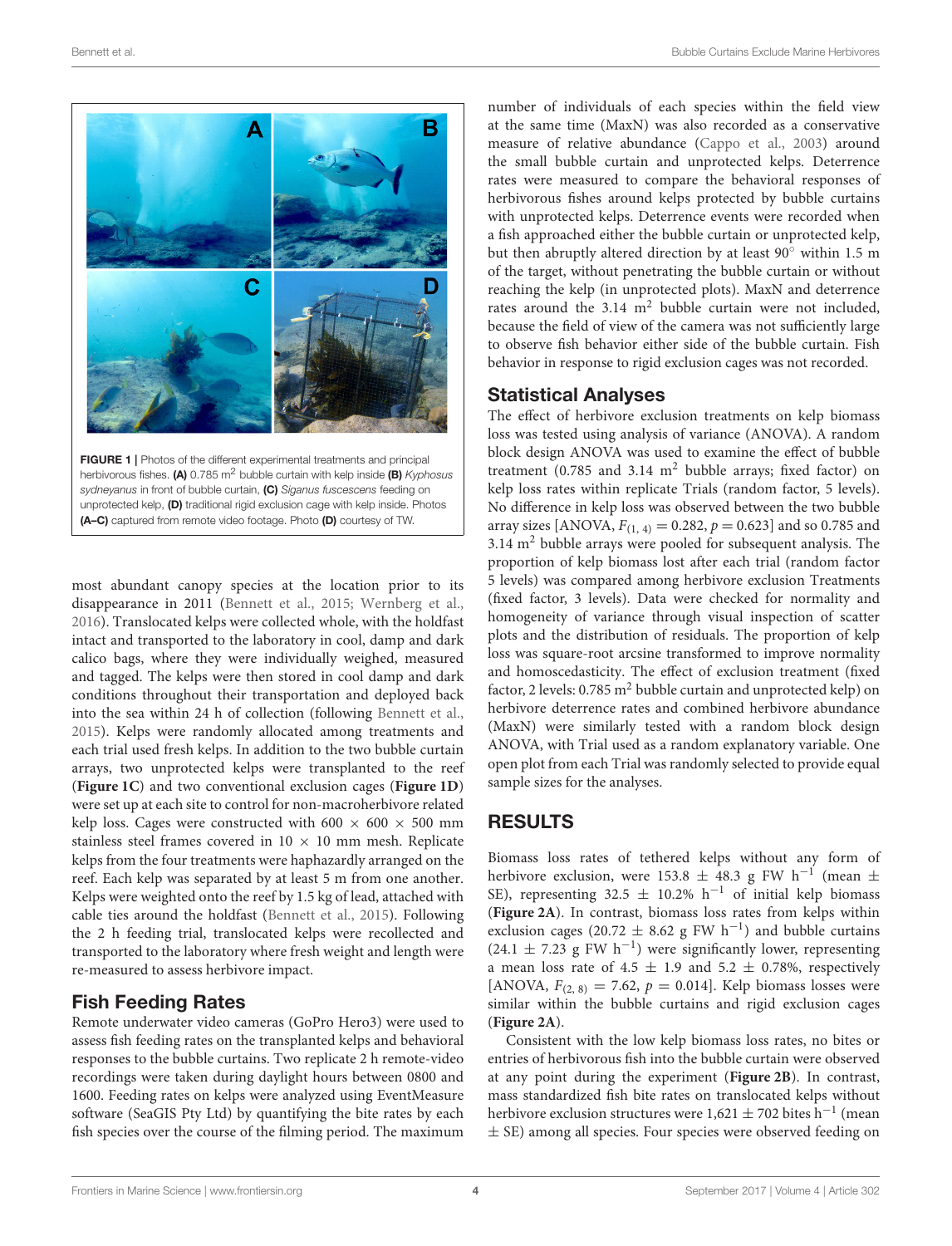

<span id="page-4-0"></span>unprotected kelps. Siganus fuscescens recorded 33,387 total bites followed by Kyphosus sydneyanus, K. bigibbus, and K. cornelli with a total of 2,235, 65, and 40 bites throughout the course of the experiment, respectively. In total, there were two occasions where a small, non-herbivorous fish (Coris auricularis and Epinephelus rivulatus) were observed to enter and exit through the base of the bubble curtain.

The absence of herbivore entries into the bubble curtain was not caused by fewer fish in the vicinity of the bubble curtains. Relative herbivore abundance did not differ between unprotected kelps and those surrounded by bubble curtains [ANOVA,  $F_{(1, 4)}$  $= 0.049$ ,  $p = 0.0.835$ ; **[Figure 2C](#page-4-0)**]. Fishes approaching the bubble curtain altered their course, with  $47.5 \pm 14.5$  deterrence events h<sup>-1</sup> (mean  $\pm$  SE), compared to 19.1  $\pm$  3.7 deterrence events h<sup>-1</sup> recorded around unprotected kelps, although this result was not significant [ANOVA,  $F_{(1, 4)} = 4.417$ ,  $p = 0.103$ ; **[Figure 2D](#page-4-0)**].

# **DISCUSSION**

Overgrazing of marine vegetation by fish herbivores is an important ecological process in shallow subtidal ecosystems and can be a major impediment to the rehabilitation of foundation species such as kelps and seagrasses. Our experiments have revealed that bubble curtains can provide an effective alternative to rigid cages to exclude fish herbivores from vegetated areas in

patches up to  $3.14 \text{ m}^2$ . To our knowledge, our study is the first to assess the efficacy of bubble curtains to exclude marine herbivores and provides justification for future studies to examine their efficacy at larger, ecologically relevant scales that have previously been unfeasible with conventional rigid cages.

The potential of bubble curtains as herbivore exclusion devices is relevant given the rate of loss of coastal marine vegetation globally [\(Waycott et al., 2009;](#page-7-2) [Krumhansl et al., 2016\)](#page-6-11) and the profound influence herbivores can have on this process (Vergés et al., [2014\)](#page-7-11). Indeed, Port Gregory where the current study took place, experienced 100% loss of kelp forests following a marine heatwave in 2011 that wiped out over 900 km<sup>2</sup> of kelp forest in the region [\(Wernberg et al., 2016\)](#page-7-4). Moreover, biomass and feeding rates by browsing herbivorous fishes in Port Gregory are among the highest to have been reported in the literature [\(Bennett et al.,](#page-6-3) [2015\)](#page-6-3), highlighting the relevance of these results for vegetated marine habitats elsewhere.

The effective exclusion of herbivorous fishes observed here is consistent with a general support for the use of bubble curtains, although the efficacy of bubble curtains for different underwater applications has been mixed. In aquarium experiments, bubbles have been shown to significantly reduce but not fully prevent the movements of invasive fishes including the Eurasian ruffe (Gymnocephalus cernuus) [\(Dawson et al., 2006\)](#page-6-25) and common carp (Cyprinus carpio) irrespective of bubble size and density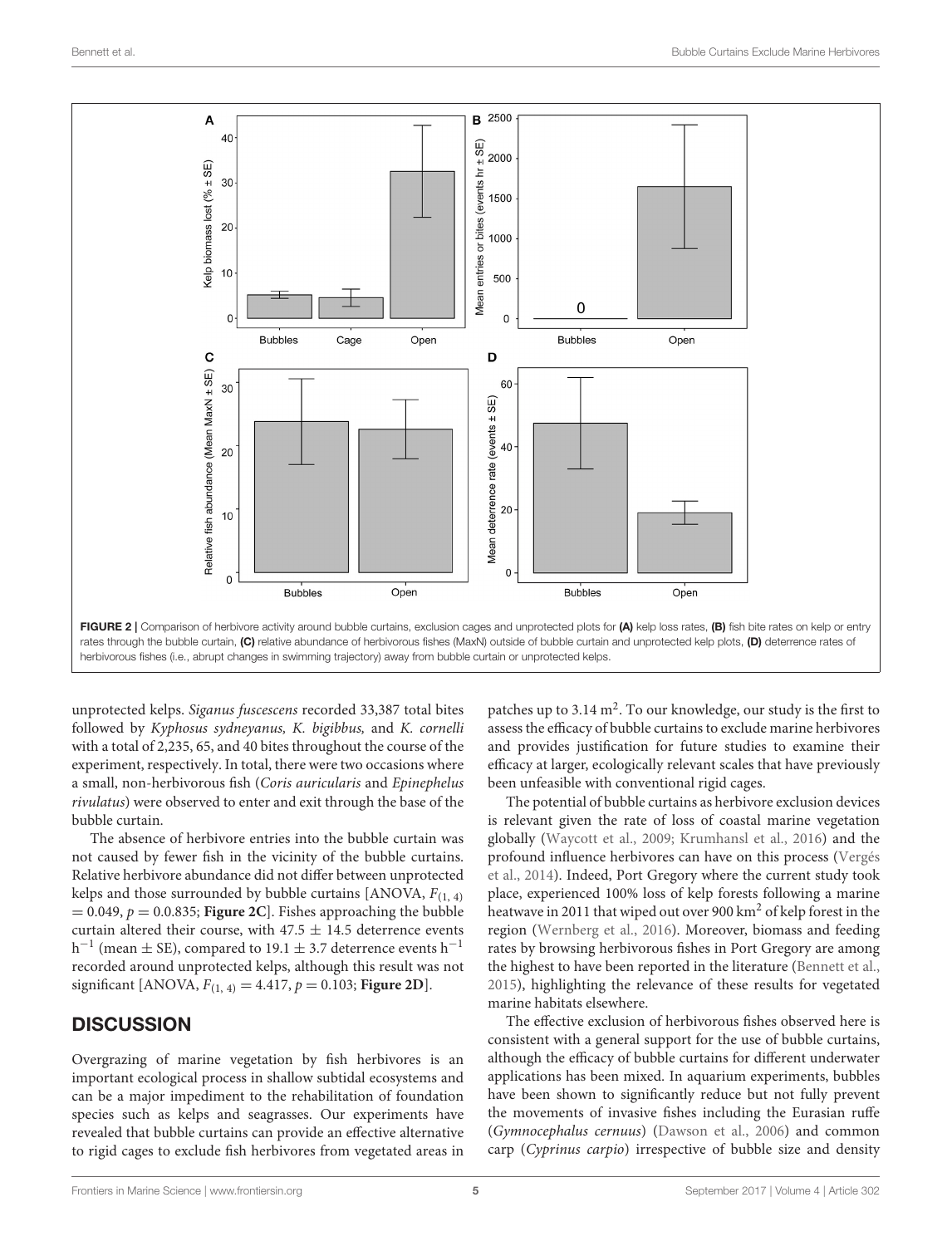[\(Zielinski et al., 2014\)](#page-7-8). Other freshwater fish species have shown mixed responses to bubble curtains in aquaria, ranging from moderate to low deterrence rates [\(Patrick et al., 1985;](#page-6-30) [Sager et al.,](#page-6-24) [1987\)](#page-6-24). For fishes, several studies have reported that a combination of deterrence measures, such as bubbles with strobe lights provide the most effective deterrent [\(Patrick et al., 1985;](#page-6-30) [Sager et al.,](#page-6-24) [1987\)](#page-6-24). More recent studies however, have suggested that it is the noise produced by the bubble curtains that acts as the primary deterrent, rather than the visual cue [\(Zielinski et al., 2014\)](#page-7-8). In addition to producing sound, underwater bubbles can inhibit sound transmission through water due to density mismatch and concomitant reflection and absorption of sound waves (Würsig et al., [2000\)](#page-7-9). In this sense they have been successfully applied to reduce underwater noise pollution from construction sites, benefiting marine mammals [\(Würsig et al., 2000;](#page-7-9) [Lucke et al.,](#page-6-31) [2011\)](#page-6-31). In the current study, the high density of bubbles created an opaque curtain which was very visible in the relatively clear reef waters. Additionally, the opaque curtain made it difficult to see the transplanted kelp inside the enclosure. Therefore, while audio cues may have influenced fish behavior, it seems likely that the visual barrier produced by the bubbles would have also played an important role in modifying herbivore behavior.

While the findings of the current study are promising, several questions remain unanswered about how bubble curtains affect other physical and biological processes and the efficacy of bubble curtains over longer temporal and larger reef-scape scales. For example, the constant stream of bubbles may have localized upwelling effects that could influence processes such as larval and propagule settlement, sediment resuspension and sedimentation rates on benthic organisms, or erosion rates of seaweeds. Future studies should consider testing the effects of bubble curtains on physical and biological processes in addition to herbivory. Moreover, incorporating procedural controls, such partial bubble curtains, may help to discern some of the artifacts of bubble curtains and will be important design considerations when manipulating herbivores for long term or large scale studies.

With respect to scaling up the size of bubble curtains, some additional ecological and behavioral uncertainties include; (1) the potential for habituation of fishes to the bubbles over time, (2) the cumulative impact and management of sporadic breaches by fishes and (3) the influence of the bubble curtain on natural rates of recruitment of propagules and larvae. Studies of bubble curtains as shark deterrents found that after initial success, sharks eventually breached the curtain that was protecting a bag of burley [\(Hart and Collin, 2015\)](#page-6-26). Sporadic pulses of large bubbles in conjunction with the continuous curtain of small bubbles are considered to be more effective at protecting the bait (Hart and Kempster personal communication). The impact of sporadic breaches into the exclusion area will depend largely on the size of the exclusion zone and the frequency of the breaches. Even if complete isolation from herbivores cannot be achieved, reducing herbivory rates by ∼80–90% may still be enough to revegetate the exclusion area. Future studies could consider including spontaneity and unpredictability in bubble supply to reduce the potential habituation and breaches by herbivores as well as testing the ability for larvae to pass through the bubble curtain and successfully settle in the exclusion area.

Other practical considerations related to scaling up bubble curtains include the capacity to provide even and continuous bubble supply and regular maintenance to ensure that gaps in the curtain do not form. The capacity to generate reliable air supply will be an important consideration for where, and how large, exclusion areas will be able to be installed. The relatively cheap installation of the system means that back-up systems could be installed at the same time by deploying multiple rows of air hose in case of localized interruptions to supply, or to generate different bubble types.

Underwater exclusion of fish herbivores, with minimal experimental artifacts is challenging, particularly at scales relevant to the home range of roving herbivorous fishes. On a fringing coral reef, for example, it has been estimated that the area required to exclude herbivores so that net algal production exceeds consumption would be ∼610 kg of standing Sargassum spp. biomass, equivalent to an area of  $75-115 \text{ m}^2$  (Hoey and Bellwood, [2011\)](#page-6-16). This value is equivalent to the total area excluded by [Hughes et al. \(2007\)](#page-6-8), on the same reef, in the largest herbivore exclusion experiment we are aware of. Following the removal of these exclusion cages, fishes readily consumed all Sargassum spp. within 2 months [\(Bellwood et al., 2006\)](#page-6-33). As such 75-115  $m<sup>2</sup>$  is likely to be an underestimation of the area required for algal production to exceed consumption on many reefs where herbivore biomass is high–nevertheless it provides an interesting example of the mismatch in scaling between most exclusion studies (median exclusion area  $0.06 \text{ m}^2$ ) and the area required to re-establish self-sustaining areas of marine macrophytes.

Here we propose the use of bubble curtains as a potential alternative method to the use of rigid cages. We demonstrate that bubble curtains can effectively exclude fish herbivores herbivore for short term underwater experiments. This study provides support for future efforts to trial larger exclusion areas that may assist in the rehabilitation of benthic marine habitats that are susceptible to overgrazing. Moreover, bubble curtains may provide an opportunity to conduct exclusion experiments at a necessary scale to understand the dynamic role of herbivores on the resilience and stability of benthic marine ecosystems.

# AUTHOR CONTRIBUTIONS

SB conceived the ideas; SB, TW, and TdB designed methodology and collected the data; SB analyzed the data; SB led the writing of the manuscript. All authors contributed critically to the drafts and gave final approval for publication.

# ACKNOWLEDGMENTS

We thank Shaun Collin, Ryan Kempster and Nathan Hart for helpful discussion about methodology and practical issues. We thank Alistair Poore for providing data on the size and duration of exclusion studies. Also thanks to Maj-Britt Christensen for analysing the video footage and the constructive comments and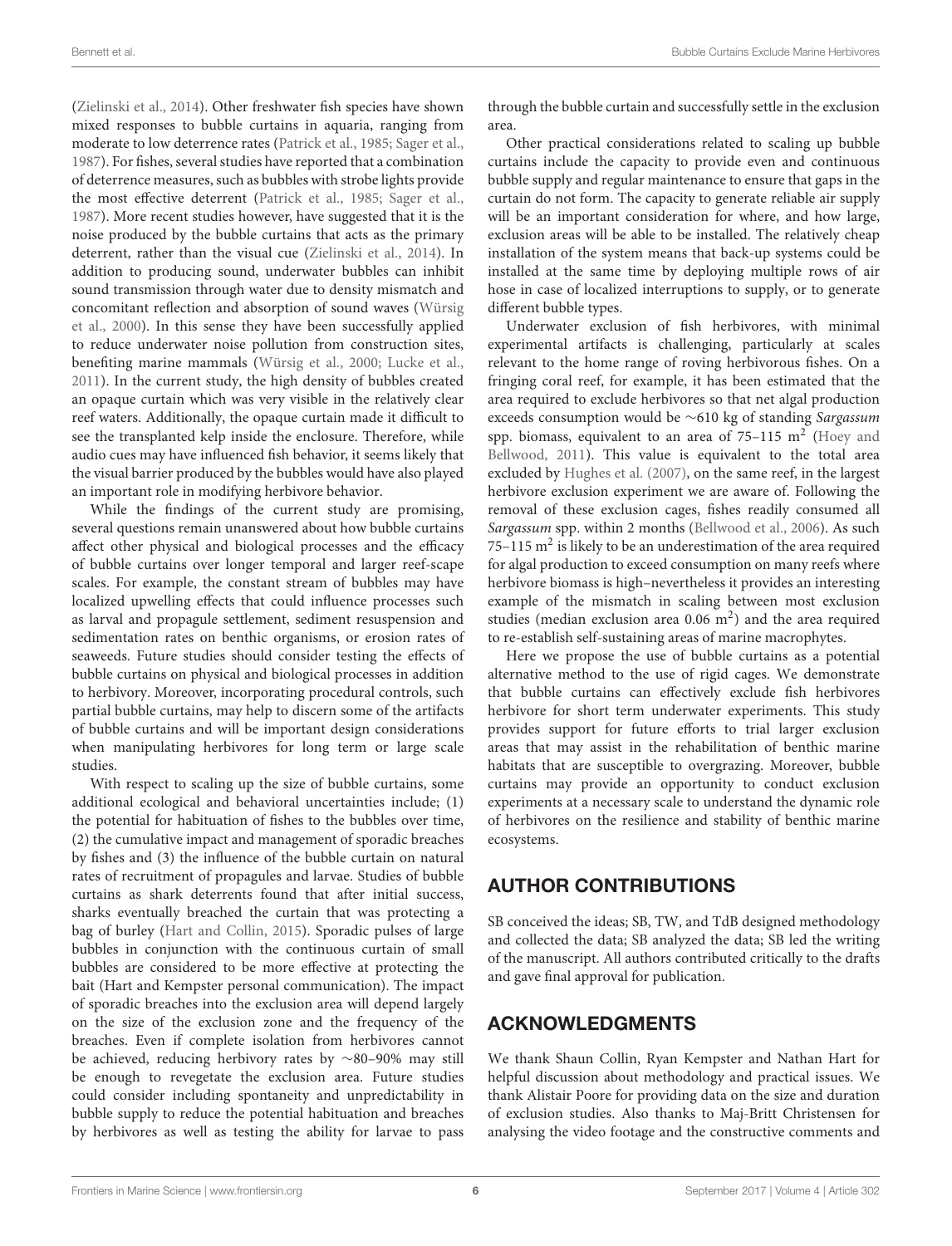suggestions by the reviewers. Research was funded by grants from the Hermon Slade Foundation (TW, SB) and the Australian Research Council (TW). SB received funding from the European Union's Horizon 2020 research and innovation programme under grant agreement No 659246.

# **REFERENCES**

- <span id="page-6-23"></span>Arimoto, T., Akiyama, S., Kikuya, K., and Kobayashi, H. (1993). Fishherding effect of an air bubble curtain and its application to setnet fisheries. Fish Behav. Relat. Fish. Oper. 196, 155–160.
- <span id="page-6-12"></span>Bastyan, G., and Cambridge, M. (2008). Transplantation as a method for restoring the seagrass Posidonia australis. Estuar. Coast. Shelf Sci. 79, 289–299. doi: [10.1016/j.ecss.2008.04.012](https://doi.org/10.1016/j.ecss.2008.04.012)
- <span id="page-6-6"></span>Bellwood, D. R., and Choat, J. H. (1990). A functional analysis of grazing in parrotfishes (family Scaridae): the ecological implications. Environ. Biol. Fishes 28, 189–214. doi: [10.1007/978-94-009-2065-1\\_11](https://doi.org/10.1007/978-94-009-2065-1_11)
- <span id="page-6-33"></span>Bellwood, D. R., Hughes, T. P., and Hoey, A. S. (2006). Sleeping functional group drives coral-reef recovery. Curr. Biol. 16, 2434–2439. doi: [10.1016/j.cub.2006.10.030](https://doi.org/10.1016/j.cub.2006.10.030)
- <span id="page-6-0"></span>Bellwood, D., Hughes, T., Folke, C., and Nyström, M. (2004). Confronting the coral reef crisis. Nature 429, 827–833. doi: [10.1038/nature02691](https://doi.org/10.1038/nature02691)
- <span id="page-6-10"></span>Bennett, S., Wernberg, T., Connell, S. D., Hobday, A. J., Johnson, C. R., and Poloczanska, E. S. (2016). The' Great Southern Reef': social, ecological and economic value of Australia's neglected kelp forests. Mar. Freshw. Res. 67, 47–56. doi: [10.1071/MF15232](https://doi.org/10.1071/MF15232)
- <span id="page-6-3"></span>Bennett, S., Wernberg, T., Harvey, E. S., Santana-Garcon, J., and Saunders, B. J. (2015). Tropical herbivores provide resilience to a climate-mediated [phase shift on temperate reefs.](https://doi.org/10.1111/ele.12450) Ecol. Lett. 18, 714–723. doi: 10.1111/ele. 12450
- <span id="page-6-2"></span>Bertness, M. D., Brisson, C. P., Coverdale, T. C., Bevil, M. C., Crotty, S. M., and Suglia, E. R. (2014). Experimental predator removal causes rapid salt marsh die-off. Ecol. Lett. 17, 830–835. doi: [10.1111/ele.12287](https://doi.org/10.1111/ele.12287)
- <span id="page-6-28"></span>Burkepile, D. E., and Hay, M. E. (2008). Herbivore species richness and feeding complementarity affect community structure and function on a coral reef. Proc. Natl. Acad. Sci. U.S.A. [105, 16201–16206. doi: 10.1073/pnas.08019](https://doi.org/10.1073/pnas.0801946105) 46105
- <span id="page-6-14"></span>Campbell, A. H., Marzinelli, E. M., Vergés, A., Coleman, M. A., and Steinberg, P. D. (2014). Towards restoration of missing underwater forests. PLoS ONE 9:e84106. doi: [10.1371/journal.pone.0084106](https://doi.org/10.1371/journal.pone.0084106)
- <span id="page-6-32"></span>Cappo, M., Harvey, E., Malcom, H., and Speare, P. (2003). "Potential of video techniques to monitor diversity, abundance and size of fish in studies of Marine Protected Areas," in World Congress on Aquatic Protected Areas Proceedings, eds J. P. Beumer, A. Grant, and D. C. Smith (Cairns, QLD: Society for Fish Biology), 455–464.
- <span id="page-6-25"></span>Dawson, H. A., Reinhardt, U. G., and Savino, J. F. (2006). Use of electric or bubble barriers to limit the movement of Eurasian ruffe (Gymnocephalus cernuus). J. Great Lakes Res. [32, 40–49. doi: 10.3394/0380-1330\(2006\)32\[40:UOEOBB\]2.0.](https://doi.org/10.3394/0380-1330(2006)32[40:UOEOBB]2.0.CO;2)  $CO:2$
- <span id="page-6-5"></span>Filbee-Dexter, K., and Scheibling, R. E. (2014). Sea urchin barrens as alternative stable states of collapsed kelp ecosystems. Mar. Ecol. Prog. Ser. 495, 1–25. doi: [10.3354/meps10573](https://doi.org/10.3354/meps10573)
- <span id="page-6-26"></span>Hart, N. S., and Collin, S. P. (2015). Sharks senses and shark repellents. Integr. Zool. 10, 38–64. doi: [10.1111/1749-4877.12095](https://doi.org/10.1111/1749-4877.12095)
- <span id="page-6-16"></span>Hoey, A. S., and Bellwood, D. R. (2011). Suppression of herbivory by macroalgal density: a critical feedback on coral reefs? Ecol. Lett. 14, 267–273. doi: [10.1111/j.1461-0248.2010.01581.x](https://doi.org/10.1111/j.1461-0248.2010.01581.x)
- <span id="page-6-8"></span>Hughes, T. P., Rodrigues, M. J., Bellwood, D. R., Ceccarelli, D., Hoegh-Guldberg, O., McCook, L., et al. (2007). Phase shifts, herbivory, and the resilience of coral reefs to climate change. Curr. Biol. 17, 360–365. doi: [10.1016/j.cub.2006.12.049](https://doi.org/10.1016/j.cub.2006.12.049)
- <span id="page-6-11"></span>Krumhansl, K. A., Okamoto, D. K., Rassweiler, A., Novak, M., Bolton, J. J., Cavanaugh, K. C., et al. (2016). Global patterns of kelp forest change over the past half-century. Proc. Natl. Acad. Sci. U.S.A. 113, 13785–13790. doi: [10.1073/pnas.1606102113](https://doi.org/10.1073/pnas.1606102113)

# SUPPLEMENTARY MATERIAL

The Supplementary Material for this article can be found [online at: http://journal.frontiersin.org/article/10.3389/fmars.](http://journal.frontiersin.org/article/10.3389/fmars.2017.00302/full#supplementary-material) 2017.00302/full#supplementary-material

- <span id="page-6-4"></span>Ling, S., Johnson, C., Frusher, S., and Ridgway, K. (2009). Overfishing reduces resilience of kelp beds to climate-driven catastrophic phase shift. Proc. Natl. Acad. Sci. U.S.A. 106, 22341–22345. doi: [10.1073/pnas.0907529106](https://doi.org/10.1073/pnas.0907529106)
- <span id="page-6-27"></span>Linnansaari, T., Wallace, B., Curry, R., and Yamazaki, G. (2015). Fish Passage in Large Rivers: A Literature Review. Mactaquac Aquatic Ecosystem Study Report Series 2015–2016.
- <span id="page-6-31"></span>Lucke, K., Lepper, P. A., Blanchet, M. A., and Siebert, U. (2011). The use of an air bubble curtain to reduce the received sound levels for harbor porpoises (Phocoena phocoena). J. Acoust. Soc. Am. 130, 3406–3412. doi: [10.1121/1.3626123](https://doi.org/10.1121/1.3626123)
- <span id="page-6-17"></span>McClanahan, T. R., Kamukuru, A., Muthiga, N., Yebio, M. G., and Obura, D. (1996). Effect of sea urchin reductions on algae, coral, and fish populations. Conserv. Biol.10, 136–154. doi: [10.1046/j.1523-1739.1996.10010136.x](https://doi.org/10.1046/j.1523-1739.1996.10010136.x)
- <span id="page-6-18"></span>Menge, B. A., Daley, B. A., Lubchenco, J., Sanford, E., Dahlhoff, E., Halpin, P. M., et al. (1999). Top-down and bottom-up regulation of New Zealand rocky intertidal communities. Ecol. Monogr. 69, 297–330. doi: 10.1890/0012- [9615\(1999\)069\[0297:TDABUR\]2.0.CO;2](https://doi.org/10.1890/0012-9615(1999)069[0297:TDABUR]2.0.CO;2)
- <span id="page-6-7"></span>Mumby, P. J., Dahlgren, C. P., Harborne, A. R., Kappel, C. V., Micheli, F., Brumbaugh, D. R., et al. (2006). Fishing, trophic cascades, and the process of grazing on coral reefs. Science 311, 98–101. doi: [10.1126/science.1121129](https://doi.org/10.1126/science.1121129)
- <span id="page-6-21"></span>Neumann, D. R., and Orams, M. B. (2003). Feeding behaviours of short-beaked common dolphins, Delphinus delphis, in New Zealand. Aquat. Mammals 29, 137–149. doi: [10.1578/016754203101023997](https://doi.org/10.1578/016754203101023997)
- <span id="page-6-9"></span>Orth, R. J., Carruthers, T. J. B., Dennison, W. C., Duarte, C. M., Fourqurean, J. W., Heck, K. L., et al. (2006). A global crisis for seagrass ecosystems. Bioscience 56, 987–996. doi: [10.1641/0006-3568\(2006\)56\[987:AGCFSE\]2.0.CO;2](https://doi.org/10.1641/0006-3568(2006)56[987:AGCFSE]2.0.CO;2)
- <span id="page-6-19"></span>Pagès, J. F., Bartumeus, F., Hereu, B., López-Sanz, À., Romero, J., and Alcoverro, T. (2013). Evaluating a key herbivorous fish as a mobile link: a Brownian bridge approach. Mar. Ecol. Prog. Ser. 492, 199–210. doi: [10.3354/meps10494](https://doi.org/10.3354/meps10494)
- <span id="page-6-29"></span>Pagès, J. F., Farina, S., Gera, A., Arthur, R., Romero, J., and Alcoverro, T. (2012). Indirect interactions in seagrasses: fish herbivores increase predation risk to sea urchins by modifying plant traits. Funct. Ecol. 26, 1015–1023. doi: [10.1111/j.1365-2435.2012.02038.x](https://doi.org/10.1111/j.1365-2435.2012.02038.x)
- <span id="page-6-30"></span>Patrick, P. H., Christie, A., Sager, D., Hocutt, C., and Stauffer, J. (1985). Responses of fish to a strobe light/air-bubble barrier. Fish Res. 3, 157–172. doi: [10.1016/0165-7836\(85\)90016-5](https://doi.org/10.1016/0165-7836(85)90016-5)
- <span id="page-6-1"></span>Poore, A. G., Campbell, A. H., Coleman, R. A., Edgar, G. J., Jormalainen, V., Reynolds, P. L., et al. (2012). Global patterns in the impact of marine herbivores on benthic primary producers. Ecol. Lett. 15, 912–922. doi: [10.1111/j.1461-0248.2012.01804.x](https://doi.org/10.1111/j.1461-0248.2012.01804.x)
- <span id="page-6-24"></span>Sager, D. R., Hocutt, C. H., and Stauffer, J. R. (1987). Estuarine fish responses to strobe light, bubble curtains and strobe light/bubble-curtain combinations as influenced by water flow rate and flash frequencies. Fish Res. 5, 383–399. doi: [10.1016/0165-7836\(87\)90054-3](https://doi.org/10.1016/0165-7836(87)90054-3)
- <span id="page-6-20"></span>Sharpe, F., and Dill, L. (1997). The behavior of Pacific herring schools in response to artificial humpback whale bubbles. Can. J. Zool. 75, 725–730. doi: [10.1139/z97-093](https://doi.org/10.1139/z97-093)
- <span id="page-6-13"></span>Statton, J., Cambridge, M. L., Dixon, K. W., and Kendrick, G. A. (2013). Aquaculture of Posidonia australis seedlings for seagrass restoration programs: effect of sediment type and organic enrichment on growth. Restor. Ecol. 21, 250–259. doi: [10.1111/j.1526-100X.2012.00873.x](https://doi.org/10.1111/j.1526-100X.2012.00873.x)
- <span id="page-6-15"></span>Statton, J., Gustin-Craig, S., Dixon, K. W., and Kendrick, G. A. (2015). Edge effects along a seagrass margin result in an increased grazing risk on Posidonia australis transplants. PLoS ONE 10:e0137778. doi: [10.1371/journal.pone.0137778](https://doi.org/10.1371/journal.pone.0137778)
- <span id="page-6-22"></span>Stewart, P. A. (1982). An investigation into the reactions of fish to electrified barriers and bubble curtains. Fish Res. 1, 3–22. doi: [10.1016/0165-7836\(81\)90003-5](https://doi.org/10.1016/0165-7836(81)90003-5)